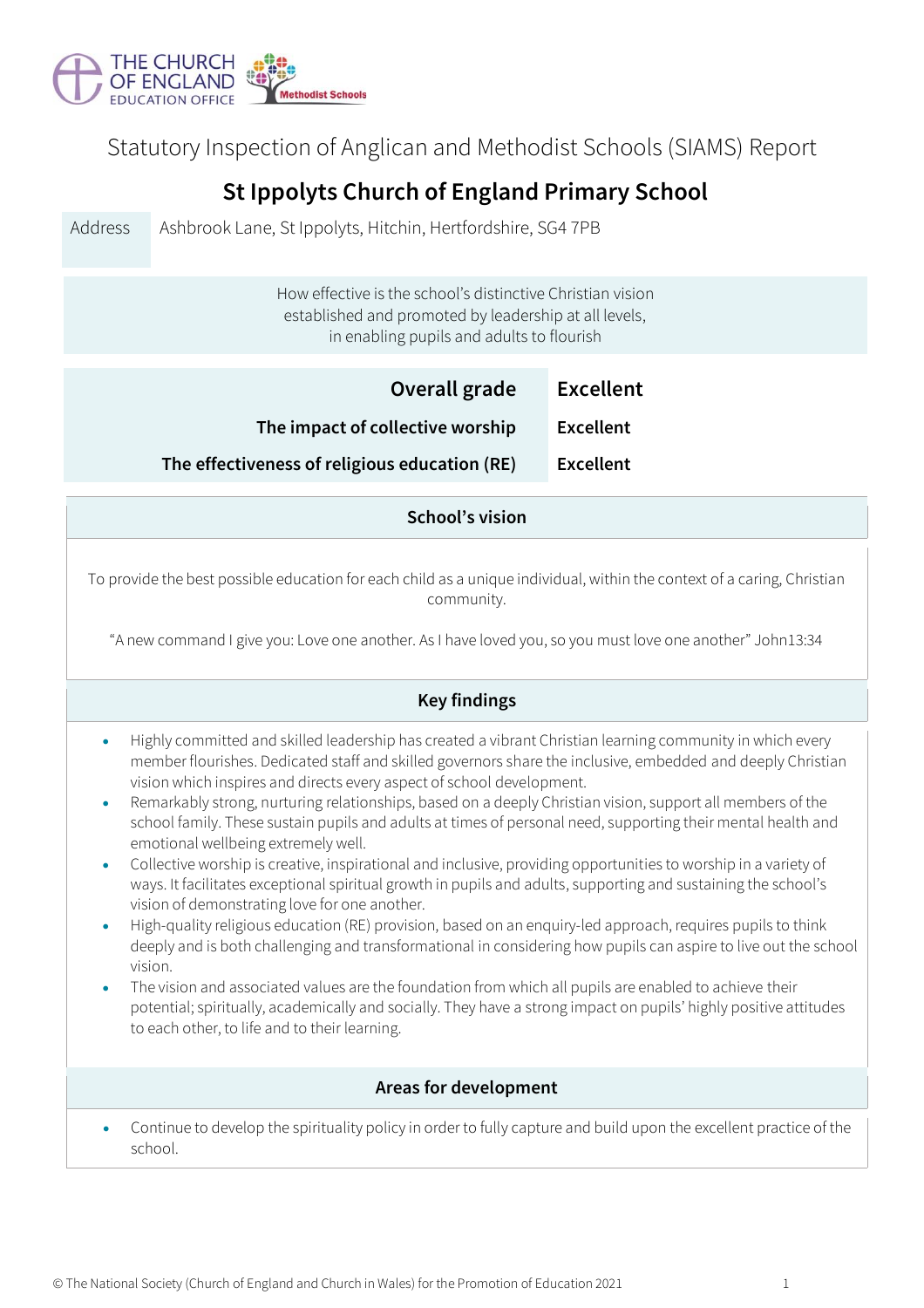How effective is the school's distinctive Christian vision, established and promoted by leadership at all levels, in enabling pupils and adults to flourish?

## **Inspection findings**

The love and care shown by staff and governors for pupils and their families is palpable. The deeply Christian vision to 'Love one another as I have loved you' shines through the calm and creative working atmosphere immediately sensed by visitors. During lengthy periods of remote learning and school closures parents remained overwhelmingly supportive of the school offer. The school lives out its vision through the love and care shown in supporting families. This could be seen through staff delivering food parcels to the most vulnerable and visiting the home of every pupil in Year 6. Parents recognise that even during the most challenging times the school vision to 'love one another' held firm. The school vision has been carefully developed with strong theological roots. For example, Corinthians 13 is used to provide the challenge of 'How to Love'.

Leaders are totally committed to continuous improvement. The carefully constructed curriculum, and the approach to develop each child as a learner, is based on the vision that recognises the 'uniqueness' of every child. The extremely thorough cycle of self-evaluation and monitoring ensures that pupil progress is tracked, and individual needs identified and supported. As a result, all aspects of school development are successfully driven by the shared Christian vision and associated values which are at the heart of all decisions, ensuring the pupils continue to 'receive the best education possible'. Policies too have been shaped by the vision to create an ethos of dignity and respect for all. Governors and leaders have a robust equalities policy and set of objectives that reflect the school vision, focusing on the progress of disadvantaged pupils. However, the spirituality policy does not adequately capture and drive the existing high level of provision. Governors know the school extremely well. Through regular monitoring visits and meetings with staff and pupils, they have a very clear understanding of the school curriculum and the way in which the vision drives this. As a result, all pupils make at least good progress with many making excellent progress.

All staff strive to provide the best possible learning environment and educational practice. Over many years of stable leadership, senior leaders and governors have created a unified, harmonious staff team. Morale is high because staff know that they are supported both personally and professionally. Many comment on how the Christian character of the school has positively impacted on their own personal lives, providing love and support during times of challenge. All staff benefit from well-targeted professional development opportunities, supporting middle and senior leadership and preparing future church school leaders. Several members of the staff team work closely with the diocesan adviser and attend leadership training. St. Ippolyts' expertise in RE is shared with other schools at diocesan and local authority conferences, providing an active contribution to improvement across the education system. The school enables both pupils and adults to flourish in all aspects of life due to the excellent mental health and wellbeing provision. This work is intentionally planned as an outworking of the school vision and has a transformational impact on the lives of members of the school community.

RE and collective worship make very substantial contributions to pupils' spiritual growth. Pupils are eager learners because they are excited and inspired by their learning. They are confident and mature, and through an inspiring enquiry-based curriculum they articulate their thoughts clearly and disagree well. Reflection is integral to learning across the curriculum, through which the Christian vision is threaded seamlessly. Pupils express their ideas creatively through art, poetry, prose and prayer. The outstanding quality and depth of their personal responses can be seen in vibrant art displays and RE whole class books. Teachers are adept at questioning. This deepens pupils' thinking because they are frequently challenged to explain or consider why such a belief is expressed. Provision for pupils' spiritual development and emotional wellbeing is extremely well-considered. 'Godly play' is used exceptionally well in early years to create spiritual moments of deep reflection on stories from the bible. Pupils have quality experiences through a regular pattern of visits and visitors. Annual enrichment experiences are provided, including a '3 Faith Tour'. This involves visits to three different places of worship and enhances the children's experience and understanding of world faiths. Spirituality and emotional wellbeing are well understood by all, with opportunities to explore spirituality provided across the curriculum. The recent work on 'my relationship with myself, others and something greater' showcases examples of spiritual reflection.

Inclusive collective worship is the heartbeat of the school community. Pupils frequently take part, helping to act out stories, answer questions and provide responses following weekly reflections. Worship is a joyful and participatory experience for pupils and staff. The extent to which pupils are engaged in planning, leading and evaluating worship is